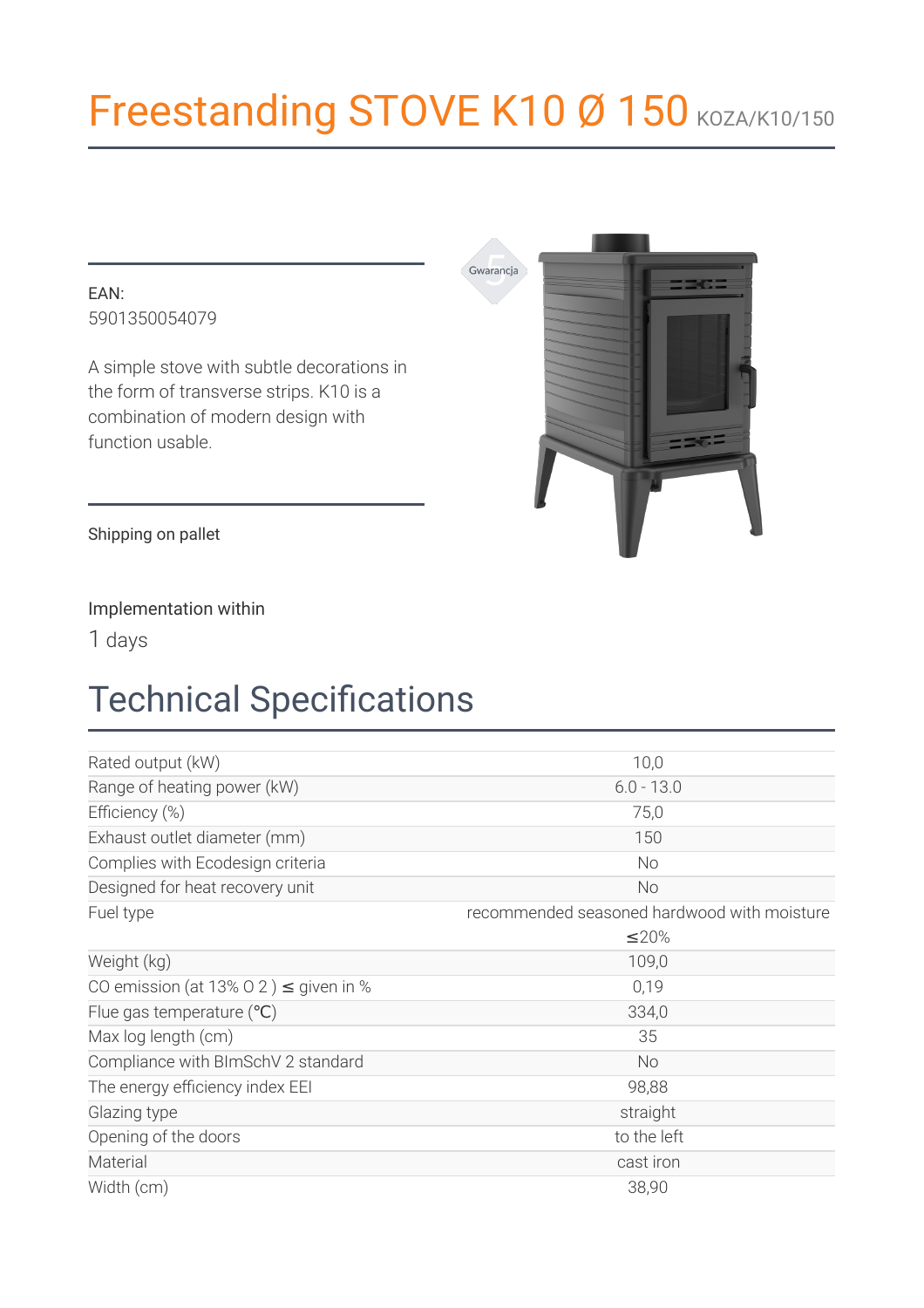| Height (cm)                                | 73,00     |
|--------------------------------------------|-----------|
| Depth (cm)                                 | 54,80     |
| External air inlet                         | <b>No</b> |
| The liner of the combustion chamber        | <b>No</b> |
| Ashpan                                     | Yes       |
| Decorative printed glass                   | <b>No</b> |
| ASDP - automatic control of the air supply | <b>No</b> |
| Turbine TURBOFAN                           | <b>No</b> |
| Water panel                                | <b>No</b> |

### **Features**

#### **MAXIMUM USE OF ENERGY**

Maximum use of heat and trouble-free operation thanks to the walls of the device made of high quality cast iron with a thickness of 8 mm.

Combustion of fuel particles thanks to deflector, which extends the exhaust gas path.

Manual control of the combustion process through the ashpan.

#### **SAFETY AT THE HIGHEST LEVEL**

Classic front of insert is equipped with a heat-resistant ceramics that can withstand temperatures up to 660°C.

Decorative fence helps to maintain the tidiness and protects against falling out of wood.

#### **CONVENIENT TO USE**

The cold handle system allows to disassembly it when the stove is in use.

Ash drawer / ashtray, where the remains of burnt wood are gathered and grate for easy ash removal.

Reduced soot deposition through a system of pure glass (air curtain).

The possibility of different assembly, thanks to the adjustable outlet of flue gas from the back or top of the stove.

5 year warranty.

### **Technical drawing**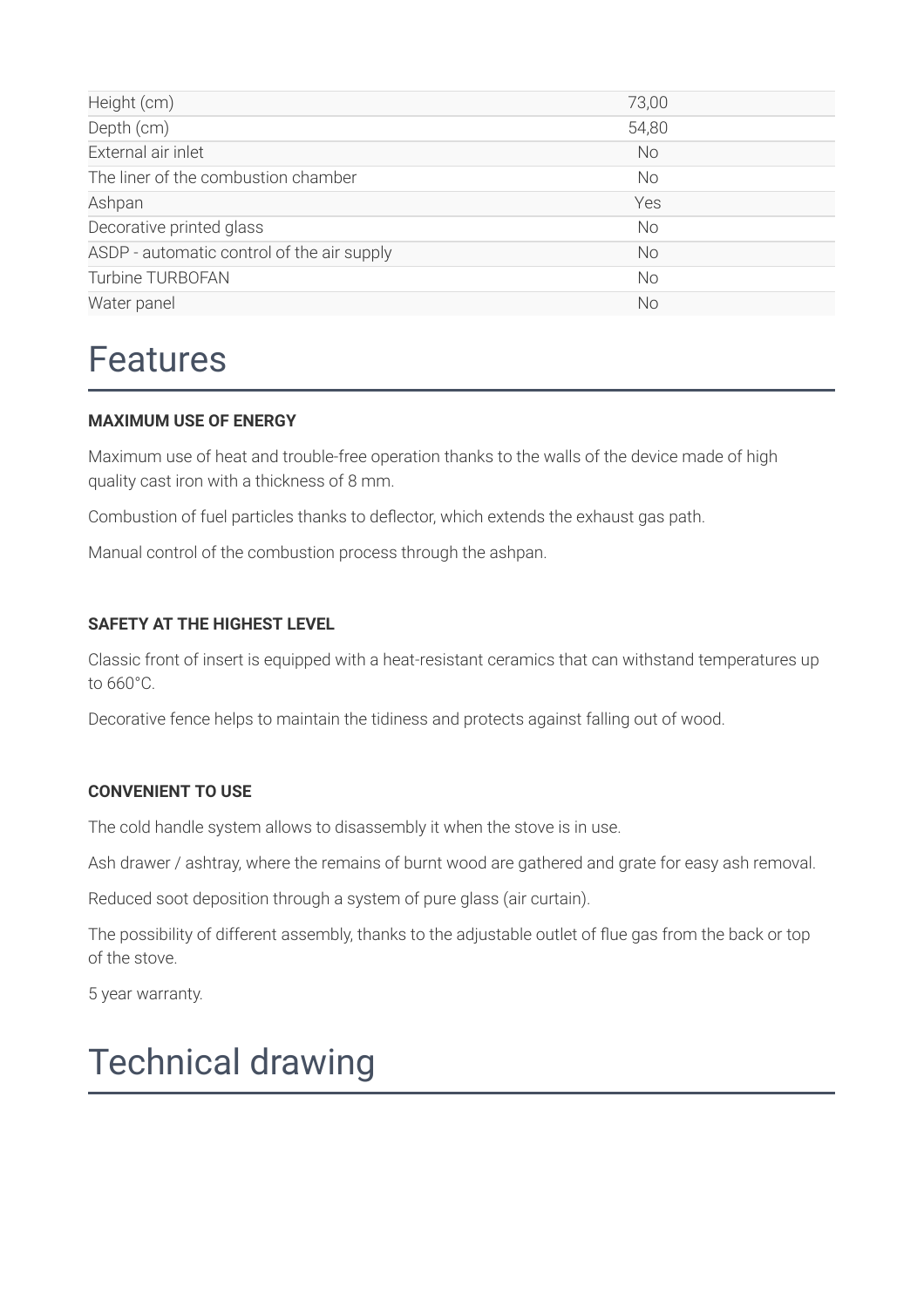

### **Additional options**

Hot plates for stoves

Hot plates for STOVE K6, K9, K10 along with poker.

### Steel pipe 150/1m

Exhaust pipe designed for connecting wood-fired fireplace inserts an the existing flue pipes.



Steel pipe 150/0.5m Exhaust pipe designed for connecting wood-fired fireplace inserts an the existing flue pipes.



Movable elbow 150/90 Adjustable elbow up to 90°, 3-segment, diameter: 150 mm.



Damper Ø 150 black The damper is designed to regulate the smoke draft.